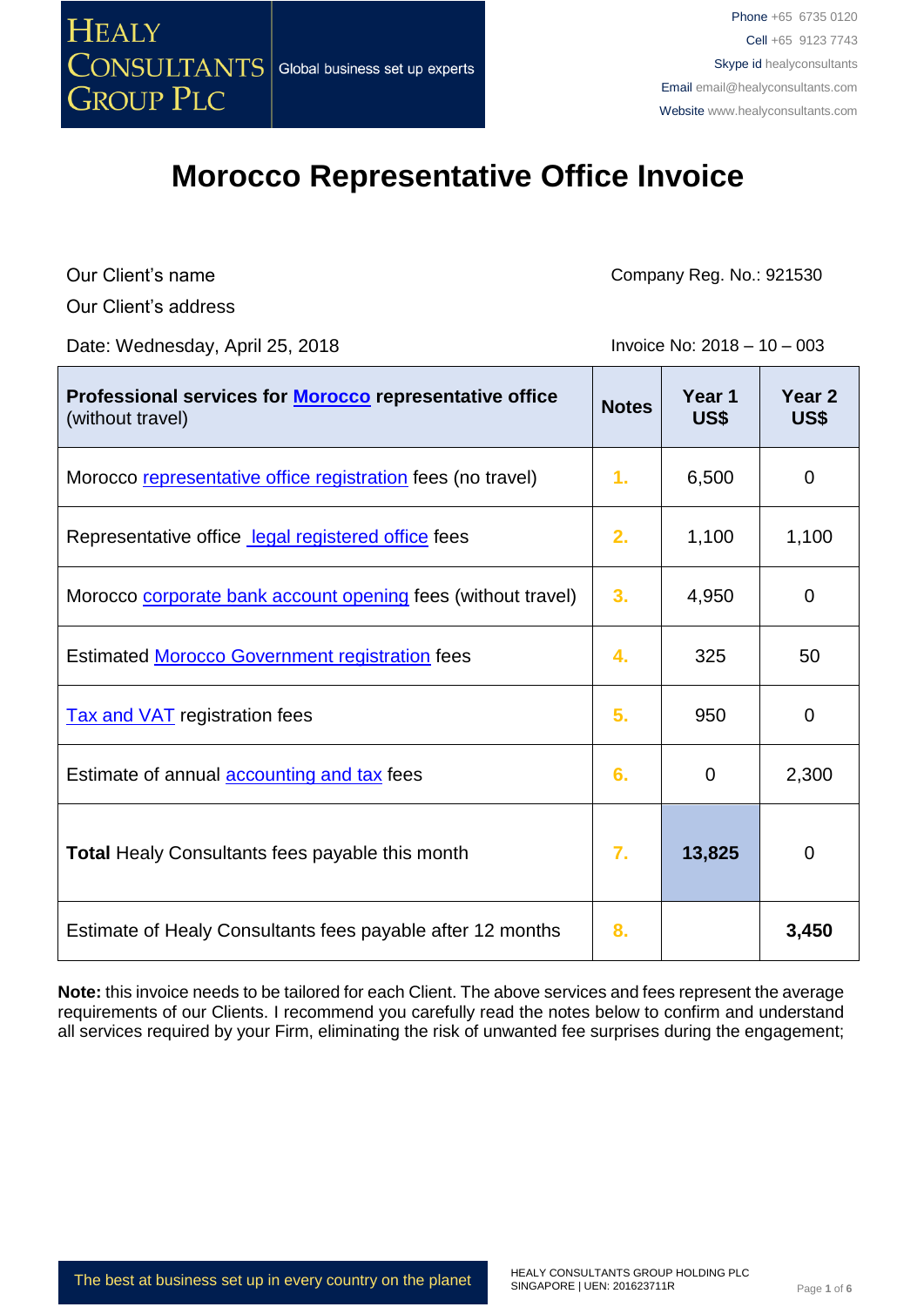

#### *Notes to invoice above*

**1.** Healy Consultants fees to efficiently and effectively complete Morocco representative office registration within 7 [weeks](http://www.healyconsultants.com/morocco-company-registration/fees-timelines/) by i) choosing the optimum regulatory license for our Client's business activities ii) reserving a name with the Morocco [Registrar of Commercial Entities](http://maps.service-public.ma/mfpma/geo/front/?lang=fr) iii) settling our accountant and lawyer fees and  $\mathbf{iv}$ ) preparing a high quality representative office registration application for the Ministry of [Economy](http://www.finances.gov.ma/en/SitePages/home.aspx) and Finance;

All [engagement fees](http://www.healyconsultants.com/company-registration-fees/) (click link) are agreed and paid up front and agree to the fees published on our country web pages. Consequently, there are no hidden fees, surprises or ambushes throughout the engagement. All engagement deadlines are agreed up front in the form of a [detailed project plan,](http://www.healyconsultants.com/index-important-links/example-project-plan/) mapping out [deliverables](http://www.healyconsultants.com/deliverables-to-our-clients/) by week throughout the engagement term;



Every week during the engagement, Healy Consultants will email our Client a detailed status [update.](http://www.healyconsultants.com/index-important-links/weekly-engagement-status-email/) Our Client is immediately informed of engagement problems together with solutions. Your dedicated engagement manager is reachable by phone, Skype, live chat and email and will communicate in your preferred language;

- **2.** In accordance with the [Moroccan Commercial Code -](http://www.wipo.int/wipolex/fr/details.jsp?id=2973) 03/10/1996, a representative office of a foreign company shall as from the date of its registration have a legal registered office in Morocco, to which all official government communications and notices may be addressed. To comply with this statutory requirement, Healy Consultants' Morocco office will be the registered office address for your representative office. Thereafter, this address will be used to receive government correspondence including **i)** tax letters; **ii)** notice of the legal annual return; and **iii)** all government communications. Most of our Clients wish to place [Healy Consultants'](http://www.healyconsultants.com/corporate-outsourcing-services/company-secretary-and-legal-registered-office/) office address on invoices, contracts, websites and business cards;
- **3.** Healy Consultants will be pleased to open a Morocco corporate bank account without our Client travel. It is a time consuming task, and Healy Consultants will shelter our Client from the associated administrative challenges. As you can appreciate, it is a difficult task to obtain bank account approval through a newly formed RO when shareholders, directors and bank signatories reside overseas. Healy Consultants will prepare a business plan for the bank to optimize the probability of corporate bank account approval. Depending on our Client's business and nationality, there is a 20% probability the banks will request a bank signatory to travel for a one-hour bank interview. Healy Consultants will try its best to negotiate with the bank for a travel exemption. If our Client must travel to Morocco for corporate bank account opening, Healy Consultants will refund our Client US\$950;

If our Client is not comfortable with only a Morocco corporate bank account, Healy Consultants will be pleased to open an additional [international corporate bank account](http://www.healyconsultants.com/international-banking/) (click link) outside of Morocco. Examples include New York, Germany, Liechtenstein, Austria, Bulgaria, South Africa, Australia, London, South America or Dubai. All banks will be top tier banks in these countries with excellent internet banking services. Example of our global banking partners include HSBC, Standard Chartered Bank, Citibank, Barclays, Standard bank, ANZ bank, VTB bank, UBS, Credit Suisse;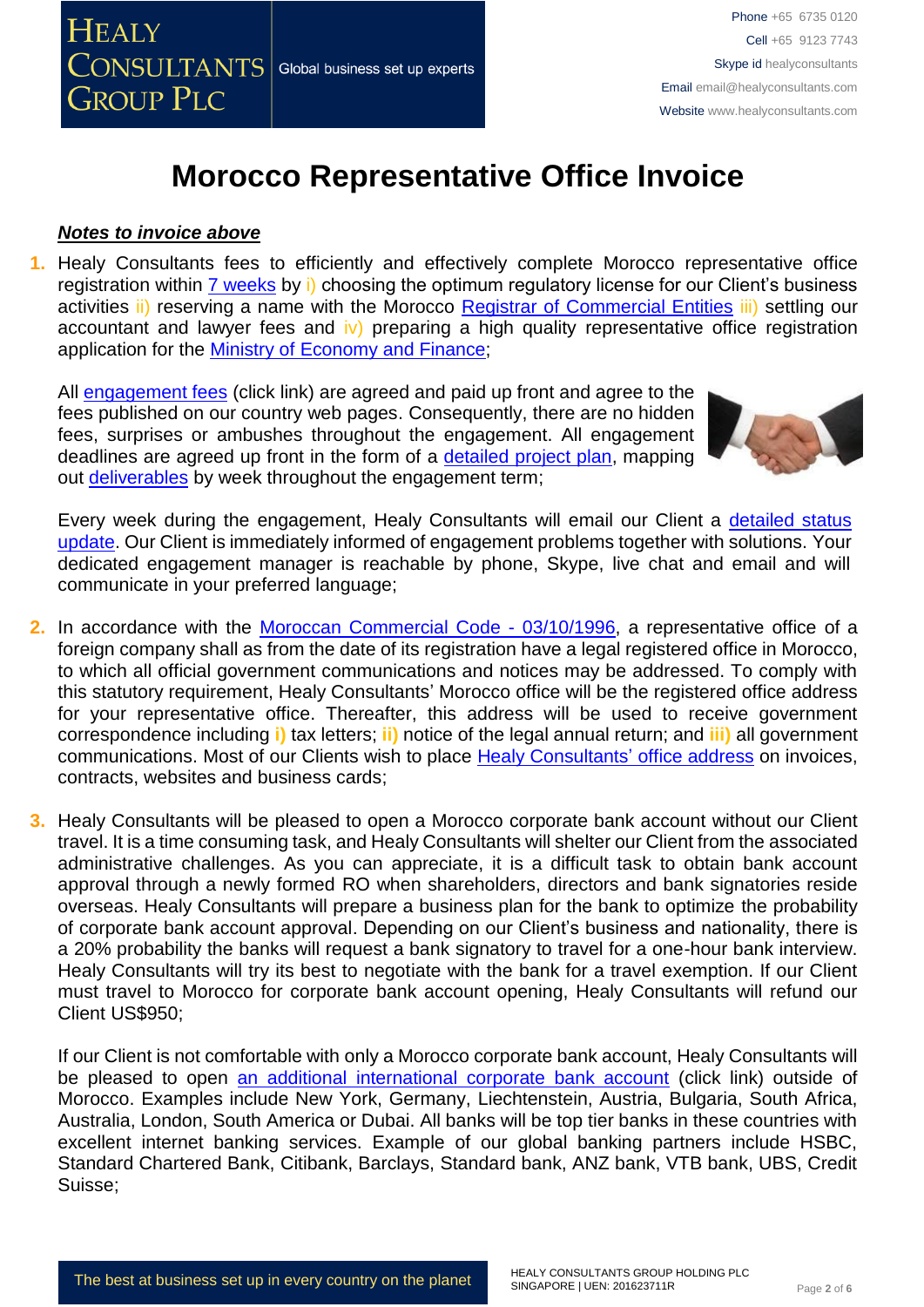

The banks enjoys ultimate power of approval of corporate bank account applications. Consequently, guaranteed success is outside of Healy Consultants' control. What is inside our control is the preparation and submission of a high-quality bank application that maximizes the likelihood of approval.

Global banks continue to tighten corporate bank account opening procedures, their internal compliance departments completing more thorough due diligence of Clients. Consequently, our Clients should expect the bank account approval period to take up to 6 weeks. Furthermore, global banks now require evidence of proof of business in the country where the corporate bank account will be, including sales contracts or lease agreement;







- **4.** This fee is an estimate of Government costs to complete your Firm's engagement. For transparency purposes, all Government fee payments will be supported by original receipts and invoices. Examples of government costs include **i)** reserving the overseas rep. office name with the nearest [Regional Investing Center](http://www.service-public.ma/web/guest/home?p_p_id=mmspservicepublicdiffusion_WAR_mmspservicepublicdiffusionportlet&_mmspservicepublicdiffusion_WAR_mmspservicepublicdiffusionportlet__spage=%2Fportlet_action%2Fma%2Fmmsp%2Fdiffus%2Fadresse%2Fdetail%3FidRubrique%3D10368&_mmspservicepublicdiffusion_WAR_mmspservicepublicdiffusionportlet_idRubrique=10368) (CRI) **ii)** legalizing statutes of the foreign parent company at Mayor's office and pay the stamp fees **iv)** registering with the [Morocco Finance Ministry](http://www.finances.gov.ma/fr/SitePages/Home.aspx) for patent tax and with the nearest [Commercial Court](http://www.service-public.ma/en/web/guest/home) for social security and taxation **v)** VAT registration fee and **vi)** informing of commencement of operations provincial authorities. Following engagement completion, Healy Consultants will refund our Client any excess of funds received over Government costs paid;
- **5.** In accordance with Morocco laws, each entity must register for corporate tax and VAT at the [Ministry of the Economy and Finance](https://www.finances.gov.ma/en/SitePages/home.aspx) (Tax Department);
- **6.** For an active trading rep. office, these **accounting and tax** fees are an estimate of Healy Consultants fees to efficiently and effectively discharge your annual rep. office accounting and tax obligations. Following receipt of a set of draft accounting numbers from your representative office, Healy Consultants will more accurately advise accounting and tax fees. For a dormant representative office, Healy Consultants fees are only US\$950;



- **7.** All fees quoted in this invoice correspond to fees quoted [on Healy Consultants' website.](http://www.healyconsultants.com/company-registration-fees/) Please review this invoice carefully to identify errors. During the rush of the business day, it is possible that Healy Consultants inadvertently made fee calculation errors, typing errors or omitted services or omitted historic fee payments from Clients. In the unfortunate event you identify invoice errors, please revert to me directly re the same. I apologize in advance if I or my staff made invoice errors;
- **8.** Assuming our Clients re-engage Healy Consultants in year 2, this fee is an estimate of the fees payable next year, 12 months after the date of representative office registration;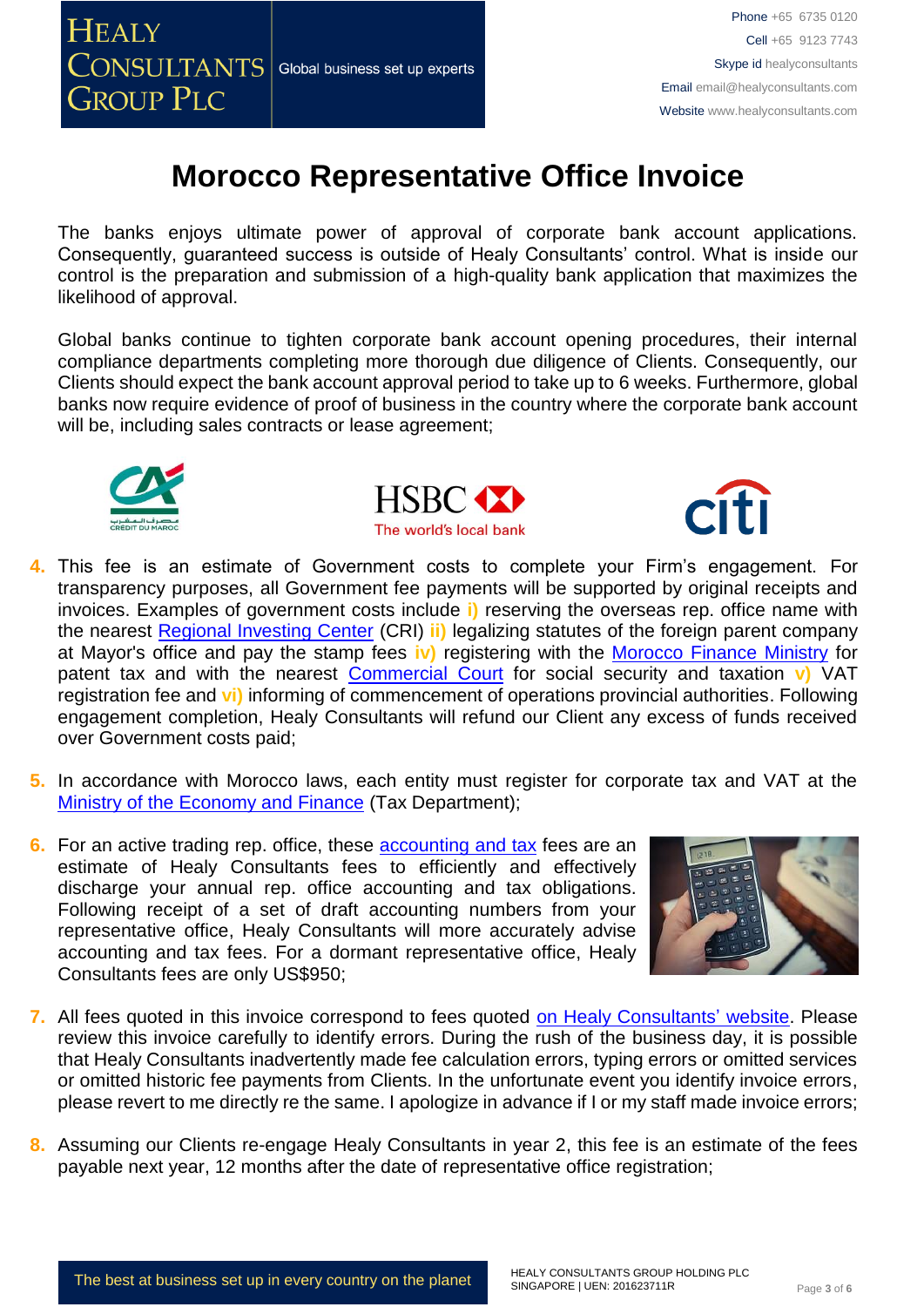

- **9.** The fees quoted in this invoice are a prediction of the fees required to efficiently and effectively complete this engagement in a timely manner. If during the engagement Healy Consultants realizes that the project is more complex than anticipated, requiring a large additional investment of time, my Firm will revert to request additional fees. If Healy Consultants completes the engagement faster and more easily than expected, Healy Consultants is happy to refund some fees to our Client;
- **10.**Morocco regulations do not differentiate branches are representative offices of a foreign company, so business activities are limited to the activities of a parent company. The representative office suffers standard corporate income tax if it engages in commercial activities;
- **11.**Engage Healy Consultants to [project manage](http://www.healyconsultants.com/project-manage-engagements/) business set up in every country on the planet. We are the best in the [world](http://www.healyconsultants.com/best-in-the-world/) at what we do, timely completing [the A to Z](http://www.healyconsultants.com/a-to-z-of-business-set-up/) of every country engagement;
- **12.**In accordance with the [Morocco Commercial Code,](http://www.service-public.ma/home;jsessionid=43A3462A20DB9FE1668BB41BBE89F4BB?p_p_id=mmspservicepublicdiffusion_WAR_mmspservicepublicdiffusionportlet&p_p_lifecycle=0&p_p_state=normal&p_p_mode=view&p_p_col_id=column-1&p_p_col_count=1&_mmspservicepublicdiffusion_WAR_mmspservicepublicdiffusionportlet__spage=%2Fportlet_action%2Fprocedure%2Fprocedure%2Fview%3FrubriqueSelected.idRubrique%3D11994%26procedureSelected.idProcedure%3D3961&_mmspservicepublicdiffusion_WAR_mmspservicepublicdiffusionportlet_rubriqueSelected.idRubrique=11994&_mmspservicepublicdiffusion_WAR_mmspservicepublicdiffusionportlet_procedureSelected.idProcedure=3961) each Morocco representative office must have at least one individual country representative ordinarily resident in Morocco. Foreigners must have a valid work permit to be eligible appointees. If required, Healy Consultants will be pleased to provide your firm with a professional nominee representative in Morocco. Our fee amounts to US\$6,600 per annum;
- **13.**Depending on our Client's business and nationality, the Morocco Government may require a special regulatory license to carry on your business in the country. Healy Consultants will assist our Client secure license approval; there may be additional engagement fees. However, the Government enjoys ultimate power of approval of rep. office registrations and business licenses;
- **14.**If our Client and Healy Consultants properly plan this engagement, our Clients' will *not* have to travel during this engagement. Healy Consultants will efficiently complete representative office registration and corporate bank account opening in a timely manner without our Client presence. Instead, our Client will need to **i)** sign and get documents legalized in the embassy in their country of origin and **ii)** courier the originals to Healy Consultants office;



- 15. If required, Healy Consultants will be pleased to assist your firm to secure employee visa approvals. Our fee is US\$2,950 for the first employee, US\$1,950 for the second employee, US\$950 per employee thereafter. Our employee visa fees includes preparation of a quality visa application and submitting to the correct Government immigration officers. The Government enjoys ultimate power of approval of visa applications. Consequently, guaranteed success is outside of Healy Consultants' control. What is inside our control is the preparation and submission of a high quality immigration visa application that maximizes the likelihood of visa approval;
- **16.**Some of our Clients request Healy Consultants to provide temporary shared [office space](http://www.healyconsultants.com/virtual-office/) for 6 months until their preferred business premises is found. If your Firm requires this service, our onetime fee is US\$950. Monthly rental thereafter is paid directly to the landlord, independently of Healy Consultants;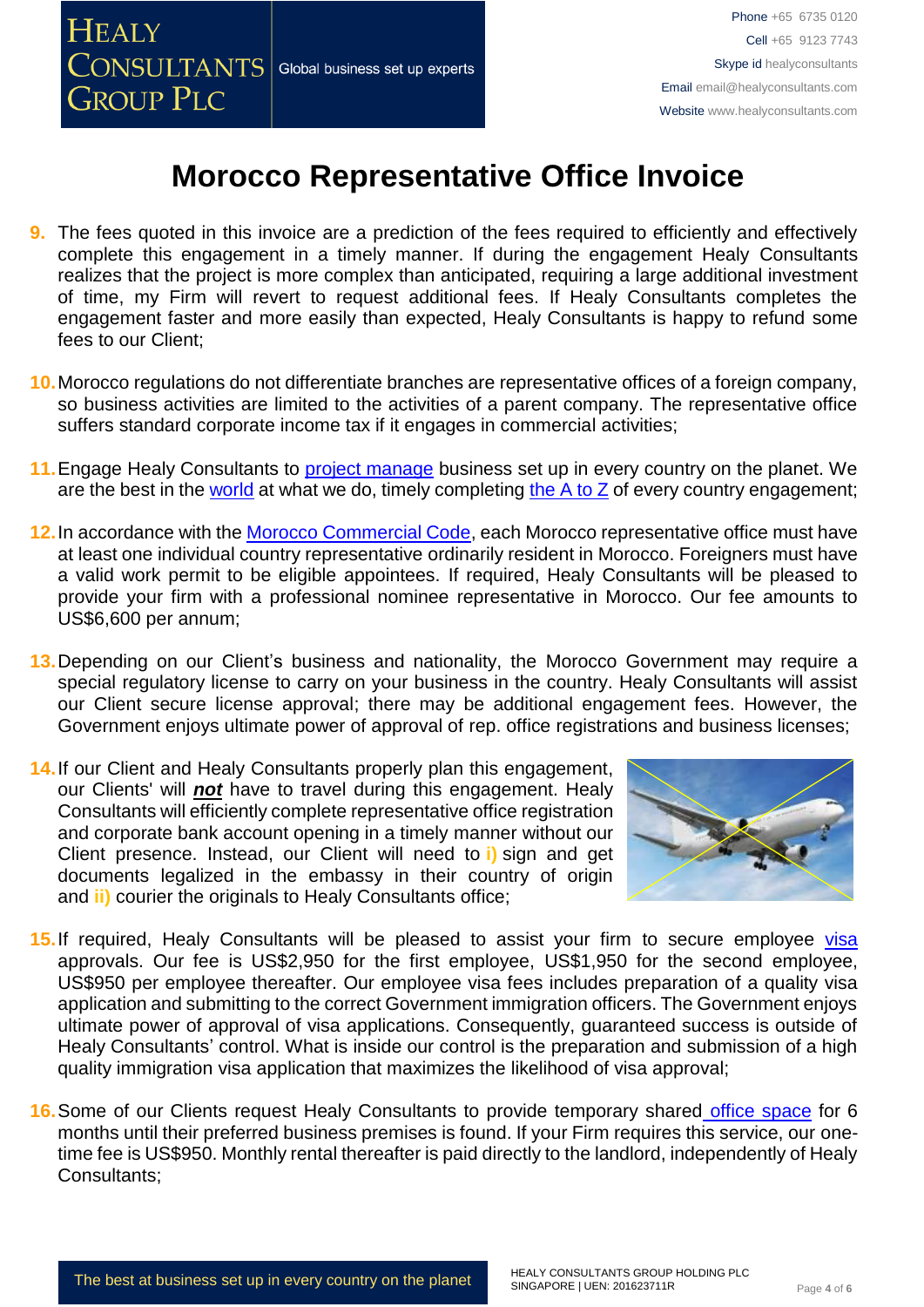

- **17.**Monthly, quarterly and mid-year Government tax obligations include monthly and quarterly payroll reporting, VAT and corporation tax return filing. If you need our help, Healy Consultants can complete monthly Government reporting for a monthly fee of US\$860. Healy Consultants monthly support will include i) receive in dropbox the monthly invoices from our client ii) label monthly bank statement transactions iii) preparation and submission of VAT returns and iv) submission of monthly employee payroll reporting;
- **18.**During the engagement, shareholders and directors' documents may need to be translated into French; before the Government and Bank approves rep. office registration and corporate bank account opening respectively. Consequently, our Client should budget for possible additional translation and embassy attestation fees. Either our Client or Healy Consultants can complete this administrative task;

As always, Healy Consultants will negotiate with all third parties to eliminate or reduce additional engagement costs. For transparency purposes, all third party fee payments will be supported by original receipts and invoices. Examples of possible third party payments include **i)** embassy fees **ii)** notary public costs **iii)** official translator fees;

- **19.**Some of our Clients require an [immediate country solution.](http://www.healyconsultants.com/turnkey-solutions/) With this strategy, within 1 week Healy Consultants can supply our Client **i)** an existing dormant Morocco company number and **ii)** an already approved Morocco corporate bank account number and **iii)** a business address. Turnkey solutions are attractive to those entrepreneurs who wish to immediately close a country deal, sign a contract or invoice a customer;
- **20.**It is important our Clients are aware of their personal and corporate tax obligations in their country of residence and domicile. Let us know if you need Healy Consultants help to clarify your local and international annual tax reporting obligations;
- 21. As stipulated on our **business website** and in section 3 of our engagement letter, Healy Consultants will only commence the engagement following **i)** settlement of our fees and **ii)** completion and signing of our legal engagement letter;
- **22.** Healy Consultants will only incorporate your rep. office after 75% of [due diligence documentation](http://www.healyconsultants.com/due-diligence/) is received by email. Healy Consultants will only open a corporate bank account after 100% of the Client's original due diligence documentation is received by courier;
- 23. During the annual renewal engagement with our Client, our in-house Legal and Compliance [Department \(click link\)](http://www.healyconsultants.com/about-us/key-personnel/cai-xin-profile/) reviews the quality and completeness of our Client file. Consequently, Healy Consultants may revert to our Client to ask for more up to date [due diligence documentation;](http://www.healyconsultants.com/due-diligence/)
- **24.**To assist our Clients to minimize foreign exchange costs, we offer the payment in SG\$, Euro, Pounds or US\$. Kindly let me know in which currency your Firm prefers to settle our fees and I will send an updated invoice, thank you;
- 25. Some of our Clients' engage Healy Consultants to [recruit \(click link\)](http://www.healyconsultants.com/corporate-outsourcing-services/how-we-help-our-clients-recruit-quality-employees/) local employees. We have a lot of experience in this area and we are quite skilled at securing quality candidates for our Clients';